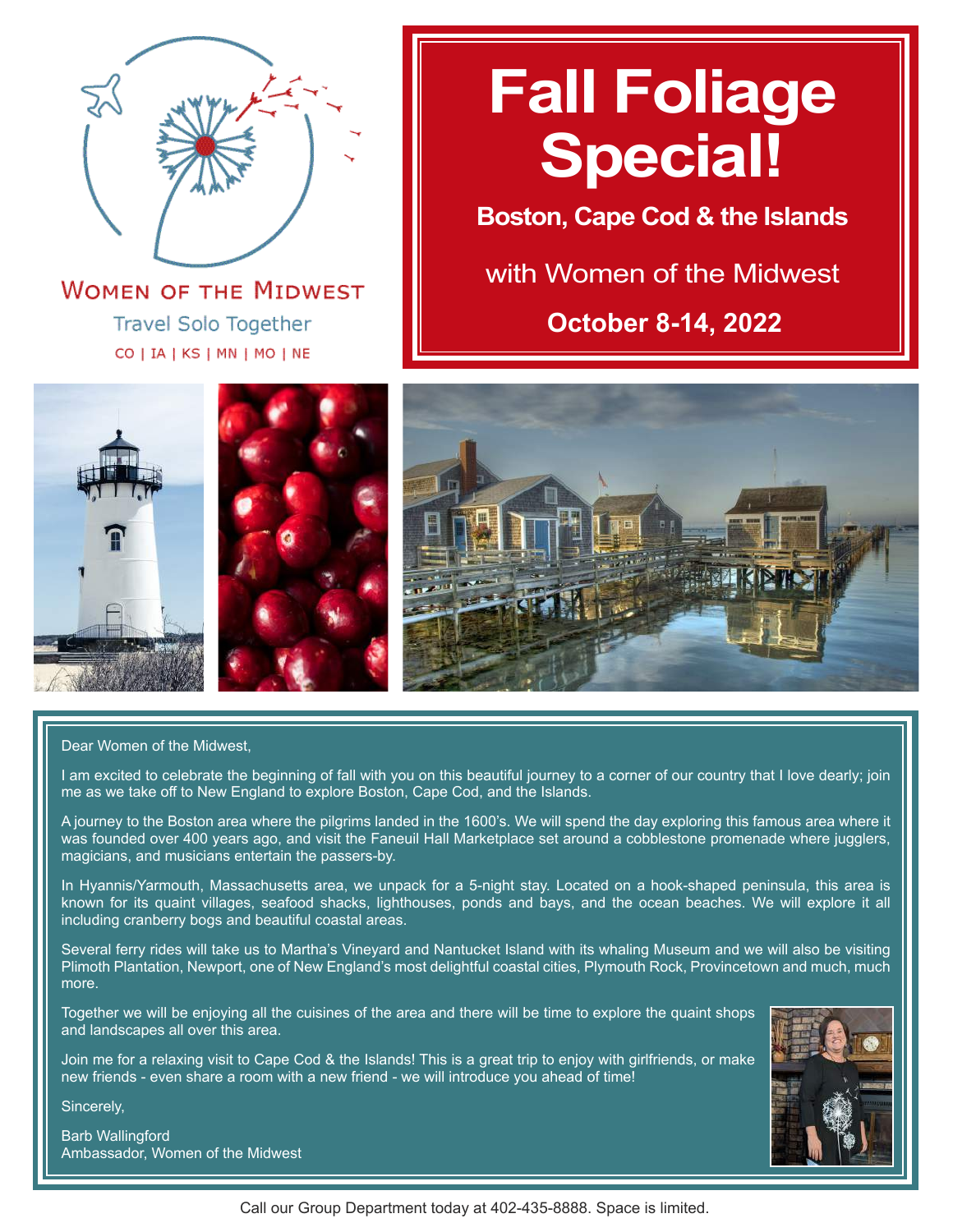

# **October 8, 2022 (Saturday)** *Boston*

Our wonderful adventure begins as we fly to Boston where we will spend our first night. Upon arrival, we meet with our local tour guide and transfer to our centrally located hotel. Check-in and time to refresh before we gather for a welcome drink and light snack. The evening is yours to enjoy "Beantown", a city full of charm, an important college town with a youthful vibe everywhere, impressive art and culture scene, and anchored by two very important waterways: the Charles River and Boston Harbor with endless photo opportunities. Welcome drink and light snack included today. S

### **October 9, 2022 (Sunday)** *Boston - Plymouth - Cape Cod*

After a filling breakfast, we are off to enjoy a Boston city tour featuring Boston Commons, the Old State House, the Old North



Church where Paul Revere got the signal to start his famous ride, the Old South Meeting House, Beacon Hill and Old Ironsides. We will visit the Faneuil Hall Marketplace (also called Quincy Market) located in downtown Boston near the waterfront and originally gifted to the city in 1742. This fun place is set around a cobblestone promenade where jugglers, magicians, and musicians entertain passers-by. Shops offering the perfect blend from antiques to the latest fashions. This world-famous Food Colonnade features thirty food merchants representing cuisine from around the globe that will tease your tastebuds. Later

we depart Boston and travel to Plymouth. We will visit Plimoth Plantation, an accurate re-creation of the Pilgrim's 1627 village where costumed interpreters portray colony residents in this living history museum. Next, we are off to celebrate the journey that brought the pilgrims to the New World as we visit the Mayflower II, the 1620 ship reproduction recently renovated for the 400th anniversary of the voyage. We will also see Plymouth Rock, the place where Pilgrims first stepped ashore after a 66-day trans-Atlantic voyage. In the late afternoon we arrive at our hotel on Cape Cod, our home for the next 5 nights, where we will enjoy a delicious dinner. B | D

## **October 10, 2022 (Monday)** *Martha's Vineyard*

After a hearty breakfast, we are off to take a scenic ferry ride to the famous Martha's Vineyard where little has changed since European settlers arrived early in the 17th century. The island's resident population includes writers, artists, entertainers, and fishermen. Our tour includes the colorful Victorian gingerbreadcottages of Oak Bluffs, a ridiculously cute town. The history of how these fairy tale Victorians came to exist is the story of Martha's Vineyard itself. It all began in the mid-19th century when the island was primarily used as a spot to host multi-day religious revivalist meetings. Families who came back summer after summer would set up tents, which gave way to slightly nicer tents, which eventually morphed into cottages, which steadily became more and more elaborate and colorful as the families tried to one-up each other. This is where you will get your inspiration for your next home decor project, guaranteed! We will also swing by Edgartown with its stately houses built by whaling captains, pristine beaches and colorful yacht harbors. You will have plenty of time to enjoy Martha's Vineyard before we return by ferry to our hotel. B

### **October 11, 2022 (Tuesday)** *Cape Cod National Seashore- Provincetown - Cranberries*

We will take the time to enjoy our breakfast prior to heading out this morning. We will be traveling along the Cape Cod National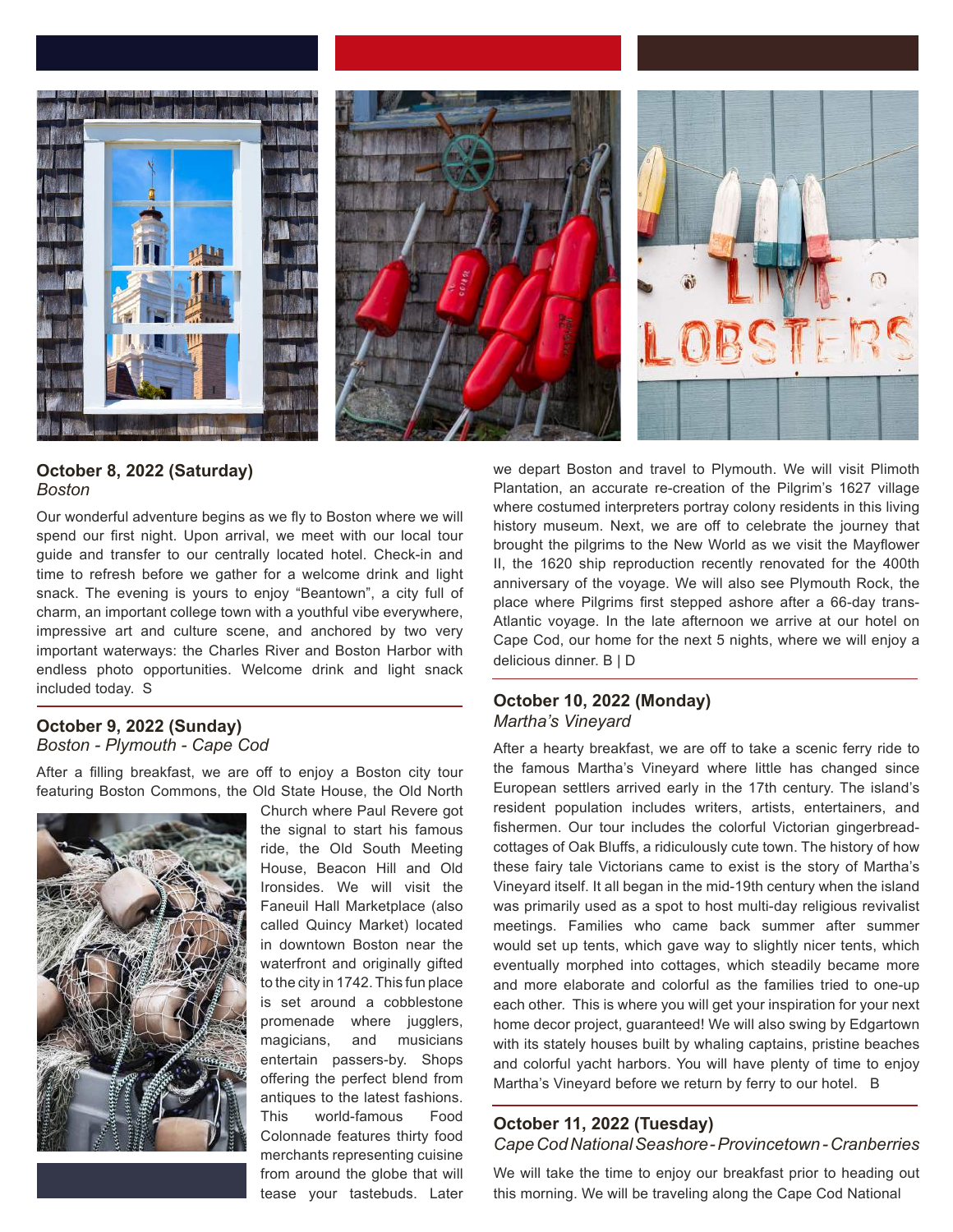

Seashore, dedicated in 1961 by President J. F. Kennedy. The Seashore which features forty miles of pristine sandy beaches, marshes, ponds, and uplands supporting diverse species of wildlife and is dotted with lighthouses, cultural landscapes, and wild cranberry bogs. At the tip of Cape Cod lies Provincetown, which boasts a lively artist community, beautiful beaches, great restaurants, and charming shops. Enjoy time at leisure to stroll, and find your favorite spot for lunch. Next stop is a traditional Cranberry Bog. We will learn all about the harvesting of Cape Cod's famous fruit. Cranberries form an important part of New England's history. Whaling vessels would store barrels of cranberries below deck for the long voyages and they are a good source of vitamin C and would help stave off scurvy. Wampanoag men have always been great sea warriors, sea captains, and harpooners - Tashtego in Moby Dick is a Wampanoag. After an eventful day, we return in the late afternoon to our hotel. A fun dinner is included tonight. B | D

# **October 12, 2022 (Wednesday)** *Newport, Rhode Island*

After breakfast, we head out to visit Newport, Rhode Island, one of New England's most delightful coastal cities and a longtime favorite vacation site of affluent socialites and yachting enthusiasts. We will tour Newport and drive by the Touro Synagogue, the oldest synagogue in America, the International Tennis Hall of Fame and the splendid estates along Bellevue Avenue. It's time to marvel at the extravagant lifestyle of a bygone era with a guided tour of The Breakers Mansion, the shipping magnate Cornelius Vanderbilt's lavishly decorated turn-of-the-century mansion. We will then follow Ten-Mile-Drive along the magnificent rocky coast which boasts exquisite estates from the early 1900's. Return to the hotel. The evening at leisure. B

# **October 13, 2022 (Thursday)** *Nantucket Island*

After a rich breakfast, we board the ferry and cruise to scenic and historic Nantucket Island. A cobblestoned Main Street, unspoiled beaches, sea Captains' houses, and art galleries ...there is so much to enjoy. A visit to the Nantucket Whaling Museum includes it's rooftop observation deck overlooking the harbor and other whaling exhibits, all reflections of an island that some 300 years ago was the whaling capital of the world. You will have time at your own pace to shop or explore the yacht-filled harbor and waterfront. Our ferry will take us back to our hotel for what is a better way to finish our beautiful journey than a traditional New England lobster farewell dinner! B | D

# **October 14, 2022 (Friday)** *Return home*

After breakfast, it's time to leave our hotel on Cape Cod and head to Boston for our flight back home.

Our memories of the beautiful Fall Foliage journey to Boston, Cape Cod, and surrounding areas will enrich our homegoing as we return home to share our adventures. B

*Itinerary subject to change!*

| $B = B$ reakfast | $L = L$ unch |
|------------------|--------------|
| $S =$ Snack      | $D =$ Dinner |

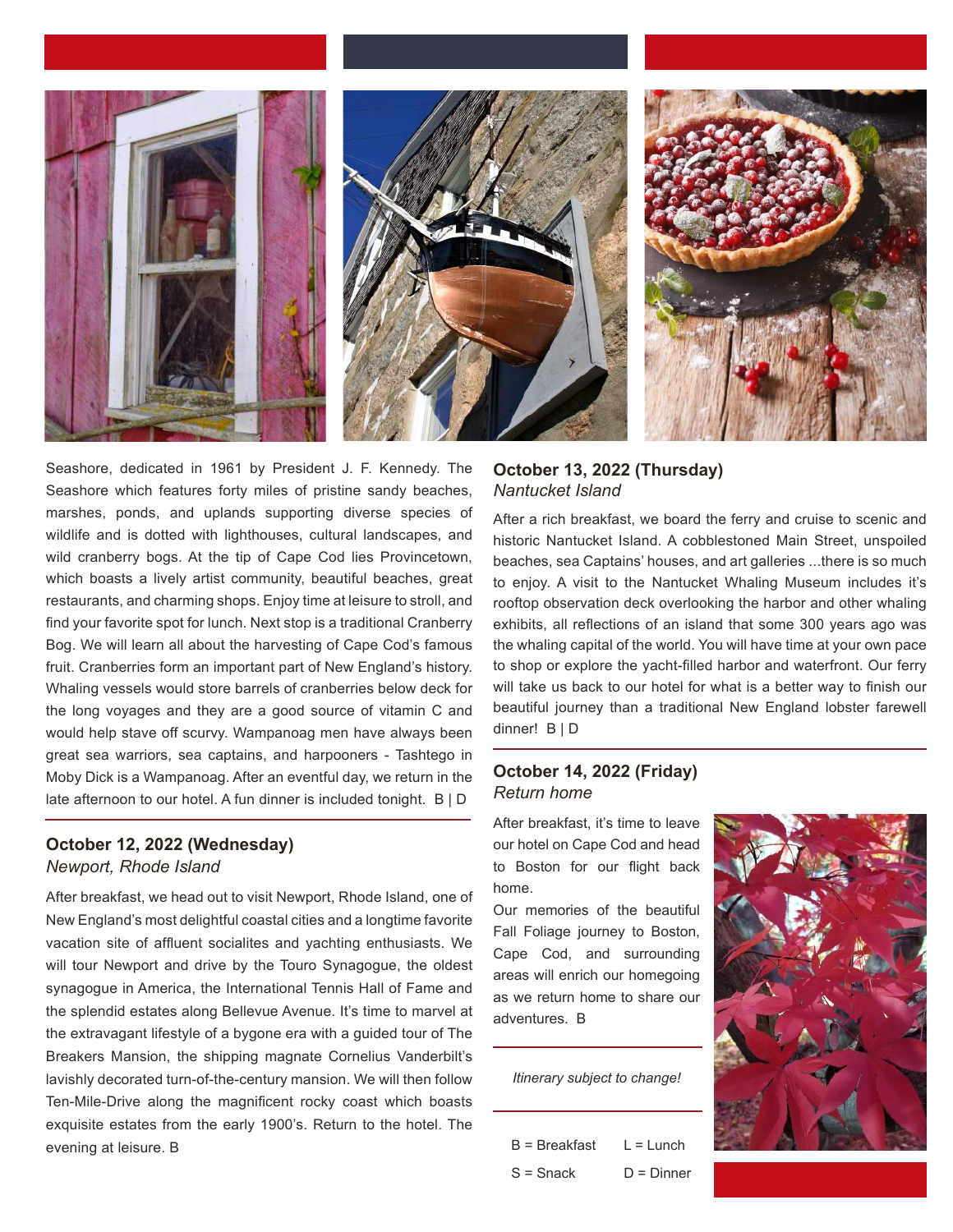

| Package Price including air:                 |         |
|----------------------------------------------|---------|
| Per person in a shared double room:          | \$3.295 |
| Per person in a single room (limited rooms): | \$3,995 |

\*Triple rooms on request

*Remember our "Pair & Share" service for solo travelers.*

A non-refundable deposit of \$500 per person is required upon signing up. The deposit can be paid by cash, check or credit card. The balance is due on June 10, 2022, and is non-refundable. The balance can be paid by cash or check. Credit card payment(s) (any payment applied to the tour after the deposit) will access a 3.5% fee.

We recommend travel insurance to help protect you and your trip investment against the unexpected. For your convenience, we offer a plan provided by Travelex Insurance Services. For rates and plan highlights, please contact us.

*Travelex Insurance Services, Inc CA Agency License #0D10209. Travel Insurance is underwritten by Berkshire Hathaway Specialty Insurance Company, NAIC #22276.*

*This tour will be materialized with a minimum of 15 and a maximum of 21 travelers. Should the number of travelers fall below 15, all funds paid to Executive Travel will be refunded by June 10, 2022.*

# **To register contact: To register contact:**



1212 O Street • Lincoln, NE 68508 Phone: 402-435-8888 (ask for Group Department) Fax: 402-435-2735 GroupDepartment@executivetravel.com www.executivetravel.com

SECURE ONLINE REGISTRATION LINK: https://fs28.formsite.com/vLu8mE/WMWFALL22-2/

#### **Tour Activity 1 2 3 4 - This Journey is level 2:**

Between the scheduled sightseeing tours included in the program and personal exploration, you can expect to walk 3 miles or more over the course of a day typically on pavements. This tour is not recommended for guests with walking difficulties. Comfortable, sturdy shoes are recommended.

#### **Accommodation:**

Local 3+ and 4-star hotels. Final accommodation will be confirmed 90 days prior to departure.

#### **Air, included in your package:**

Group airfare is included. Pricing and specific itinerary will be available by the end of February 2022. All registered travelers will be notified.

If you wish to travel from a different city than Omaha, please let us know and we will make sure to customize your air. A supplement could occur.

#### **Included:**

- Roundtrip airfare Omaha-Boston-Omaha\*, economy class
- 6 overnights at local 3+ and 4-star hotels
- 6 x breakfast
- 1 x snacks
- 3 x dinner
- All tours and admissions as per tour program
- Transportation with private deluxe motor coach
- Ferry tickets, economy class passage, as per tour program
- Baggage handling at hotels (1 suitcase per person)
- Tour host/Women of the Midwest Ambassador
- Professional, local tour director from arrival to Boston on October 8 until departure from Boston on October 14, 2022
- All local taxes and fees

\*Direct flights not guaranteed.

#### **Not Included:**

- Airline Baggage fees (usually \$30 for first checked bag)
- Gratuities for local tour director
- Personal expenses
- Meals other than mentioned in the tour program
- Entrances to monuments and/or museums other than mentioned
- Professional fees, \$50.00 per person due at time of reservation
- Anything not mentioned in the inclusions



**WOMEN OF THE MIDWEST** Travel Solo Together A wholly-owned division of Executive Travel Inc.

Forwarding registration and deposit signifies that you agree to the terms and conditions found at executivetravel.com/eti-home/vacation/escorted-tours